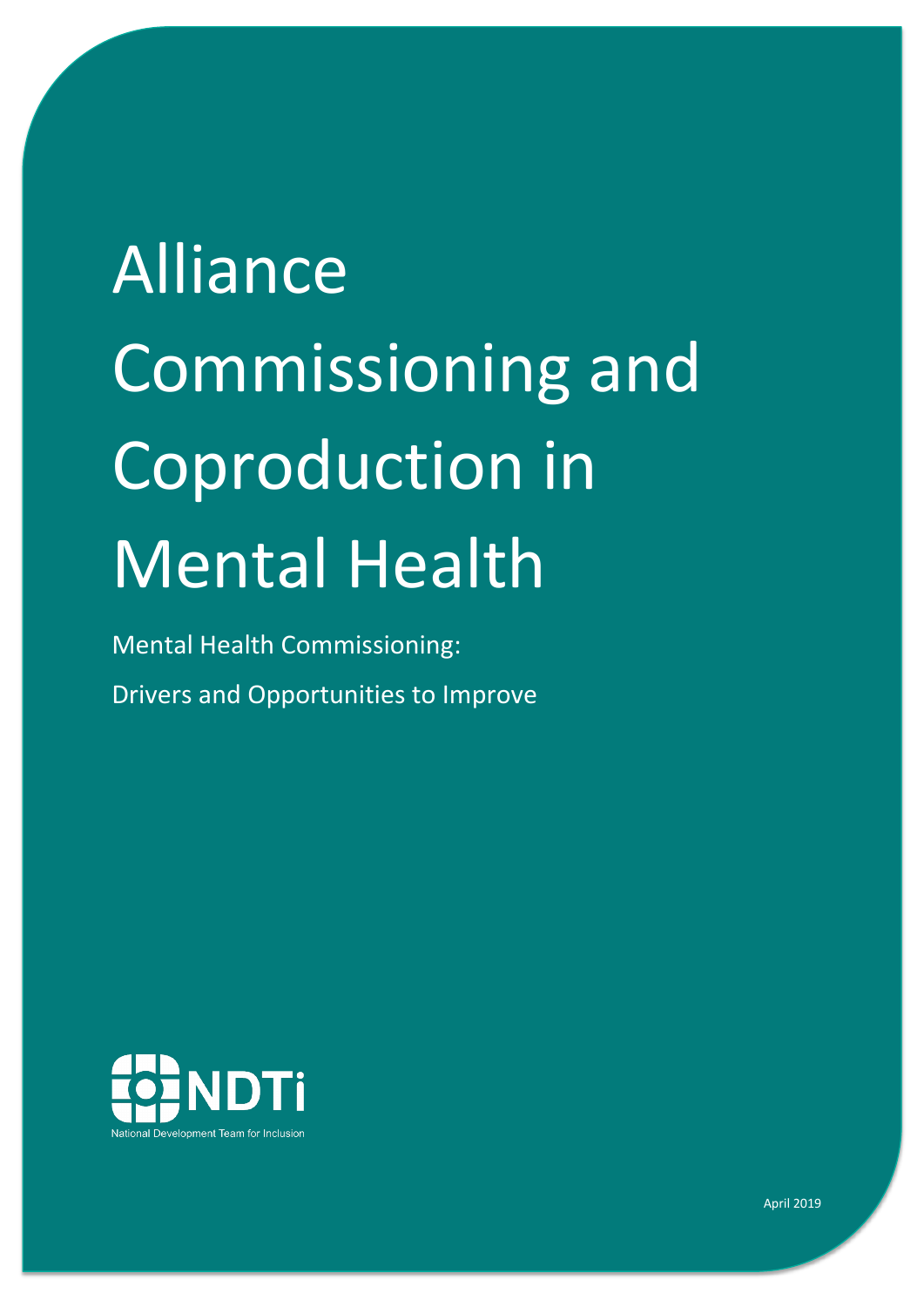

#### **National Development Team for Inclusion**

First Floor 30-32 Westgate Buildings Bath BA1 1EF T: 01225 789135 F: 01225 338017

[www.ndti.org.uk](http://www.ndti.org.uk/)

© 2019 National Development for Inclusion [www.ndti.org.uk](http://www.ndti.org.uk/)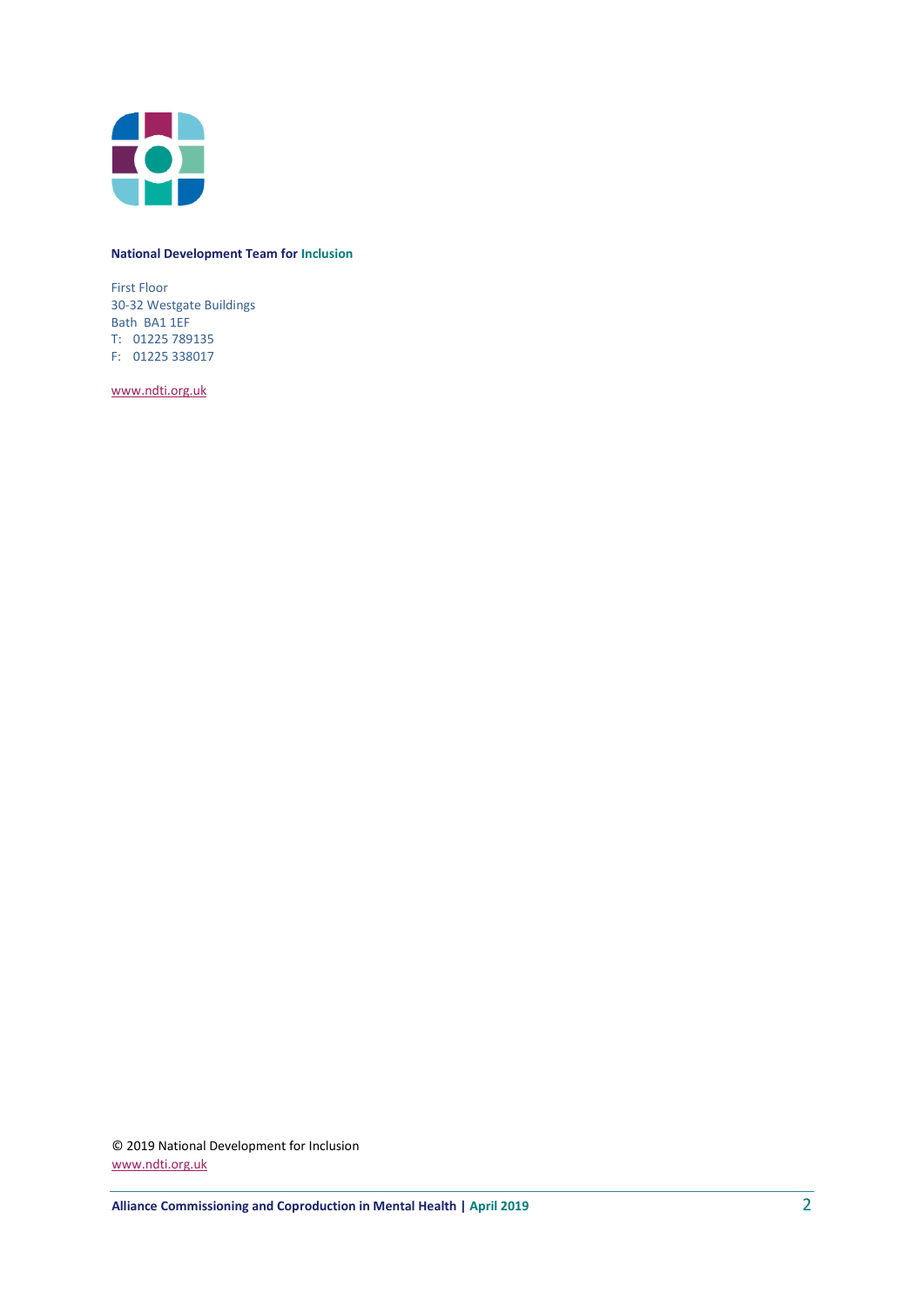

## **Contents**

| 1 <sub>1</sub> | <b>INTRODUCTION</b>                                                                    | 4              |
|----------------|----------------------------------------------------------------------------------------|----------------|
|                | What this paper covers                                                                 | $\overline{4}$ |
| 2.             | <b>NATIONAL AND LOCAL DRIVERS</b>                                                      | 5              |
| 3.             | <b>WHAT IS ALLIANCE COMMISSIONING AND CONTRACTING?</b>                                 | 7              |
| 4.             | <b>WHAT IS COPRODUCTION?</b>                                                           | 9              |
|                | 5. CHALLENGES OF ALLIANCE CONTRACTING AND COMMISSIONING THROUGH<br><b>COPRODUCTION</b> | 11             |
| 6.             | ARE THERE EXAMPLES OF SUCCESSFUL ALLIANCE CONTRACTING INVOLVING                        |                |
|                | <b>COPRODUCTION?</b>                                                                   | 13             |
|                | <b>Example 1 - Lambeth Living Well Collaborative</b>                                   | 13             |
|                | <b>Example 2 - The Stockport Mental Health Alliance</b>                                | 15             |
| 7.             | <b>CRITICAL LESSONS AND KEY TIPS</b>                                                   | 17             |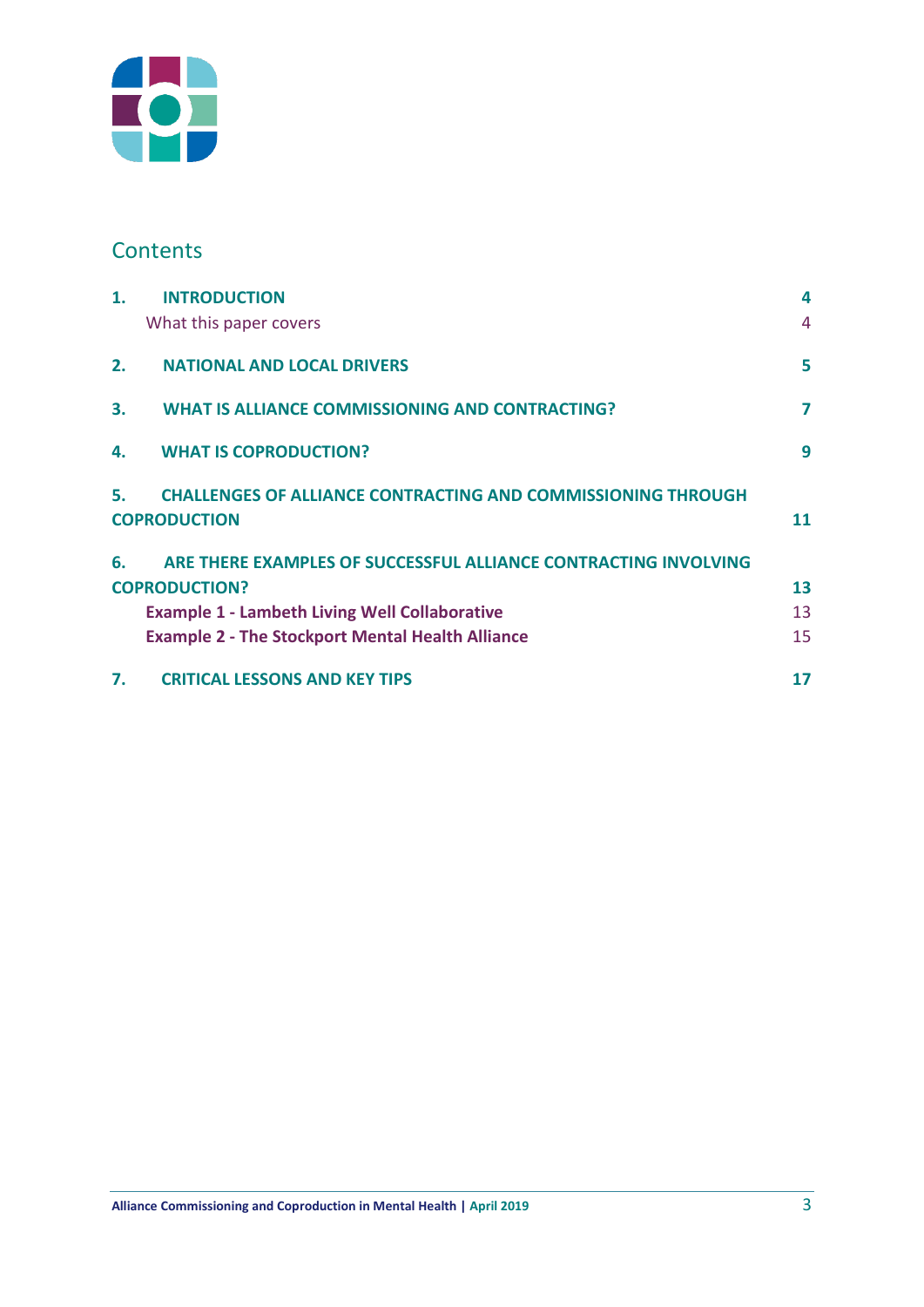

## <span id="page-3-0"></span>1. Introduction

This paper uses published material, learning from commissioners, providers and people with lived experience, and our own knowledge and experience, to discuss the benefits and challenges of alliance commissioning and coproduction in mental health.

#### <span id="page-3-1"></span>**What this paper covers**

- National and local drivers influencing the development of alliance contracting. A long history of service gaps, overlaps and inconsistencies and poor access, experience and outcomes for people who use services have been critical influences, along with national policies such as the Mental Health Five Year Forward View.
- Definitions of alliance commissioning and contracting and how these approaches differ from traditional commissioning approaches.
- The principles of coproduction, emphasising the differences between coproduction and consultation, and stressing the importance of mutual, blurred roles and responsibilities – critical to true alliance working.
- Common challenges faced by people using alliance contracting, including the challenge of working in partnership, dealing with conflict and managing expectations.
- Showcasing the work of two areas who have used alliance contracting and coproduction, with different effects and consequences.
- A discussion of the learning from our own and others' work, with a series of useful tips derived from experience. We emphasise the importance of building and nurturing positive relationships from the beginning – between commissioners and providers, between providers, and with people with lived experience.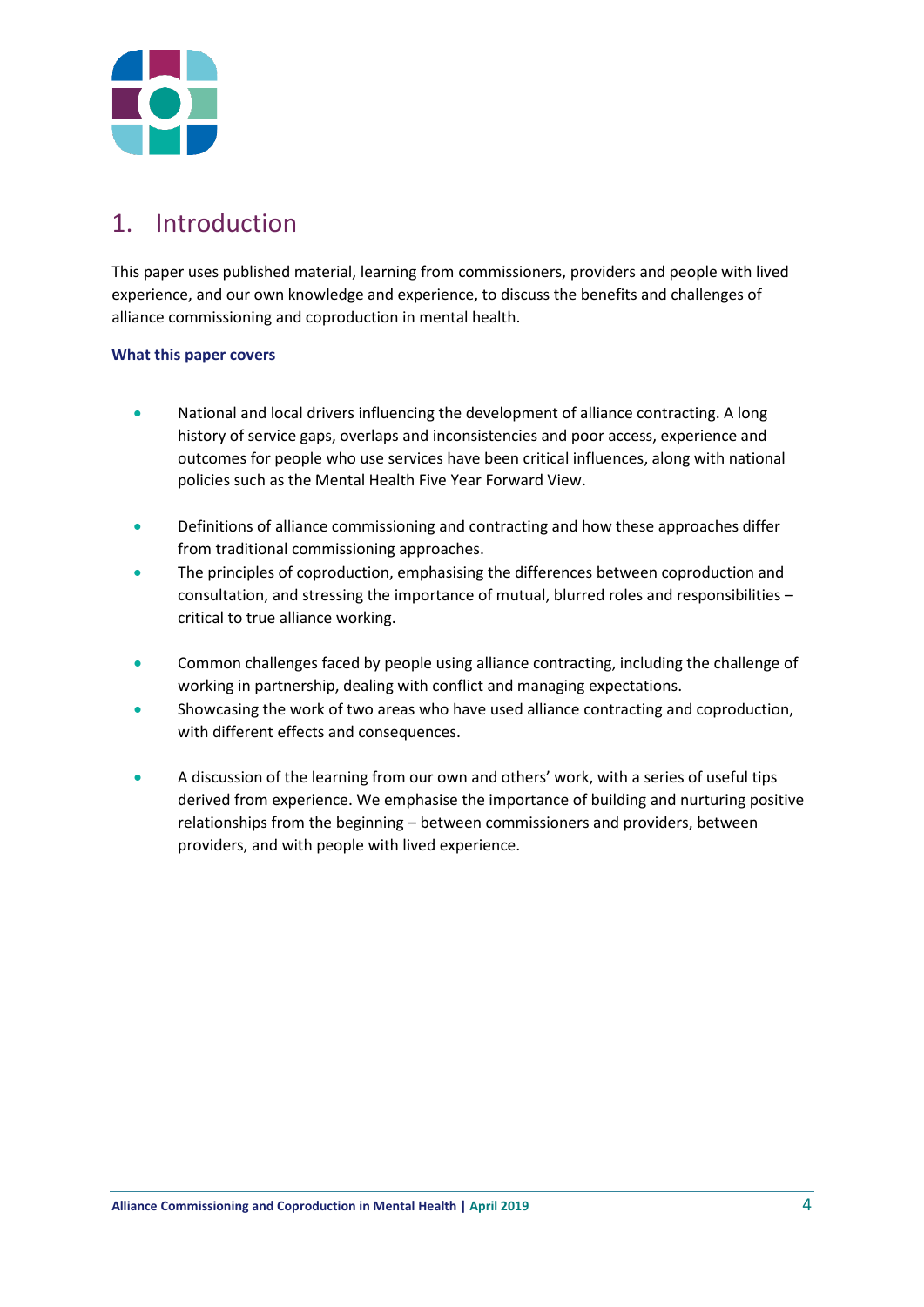

## <span id="page-4-0"></span>2. National and local drivers

Despite national and local efforts and positive developments, local mental health commissioning arrangements for statutory and non-statutory services have tended to be historically based, with block contracts to large mental health trusts alongside a plethora of small contracts held by nonstatutory providers. Commonly-reported concerns about local commissioning and delivery of mental health services include:

- Dissatisfaction from people with lived experience and other stakeholders
- **•** Disproportionate spend on inpatient beds
- Lack of preventive and proactive services
- Lack of joined up services, with gaps and overlaps
- Poor outcomes, including a lack of emphasis on recovery
- Poor performance management and concomitant lack of clarity about what services are delivered to whom with what result
- Small non-statutory providers struggling for funding year on year, leading to insecurity of service provision.

In recent years, two key policy drivers have sought to address these issues: No Health Without Mental Health, and The Five Year Forward View for Mental Health.

In 2011, No Health Without Mental Health, the national mental health strategy, formally established the need to prioritise "parity of esteem": the drive to put mental health commissioning, funding and services on a par with physical health. The implementation framework that followed No Health Without Mental Health advocated a different approach to commissioning that included:

- a clearer focus on outcomes
- working in partnership (including to develop mental health needs assessments)
- the need to develop robust systems to ensure the involvement of communities, people with lived experience and carers in the co-design and assessment of the quality of services

Subsequently, the mental health Five Year Forward View (FYFV) set out a number of principles for implementing mental health improvement including:

- Coproduction with people who have lived experience of mental health issues
- Working in partnership with local public, private and voluntary sector organisations
- Identifying needs and working proactively with people to avoid escalation of problems
- Designing person-centred services to support people to live fuller lives
- Using outcome focused and data-driven commissioning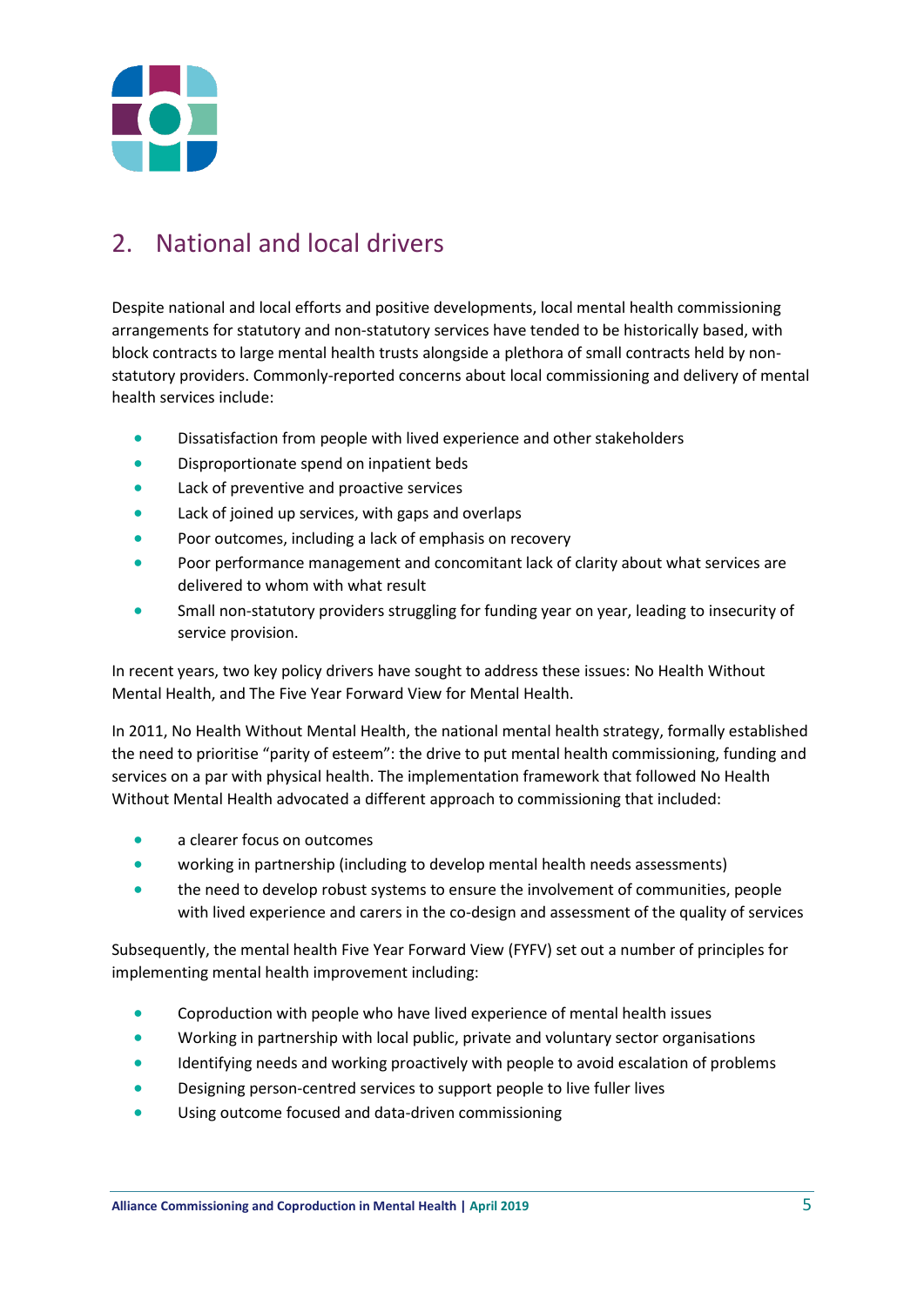For commissioning in particular, there were strong recommendations; for example about changing the block contract system, developing rewards for collaborative working across agencies and coproducing outcome measures with people with lived experience for payment systems.

To summarise, national and local drivers provide a strong impetus and opportunity for commissioners to rethink how mental health services could be commissioned more imaginatively, collaboratively and effectively, and in partnership with people who use services.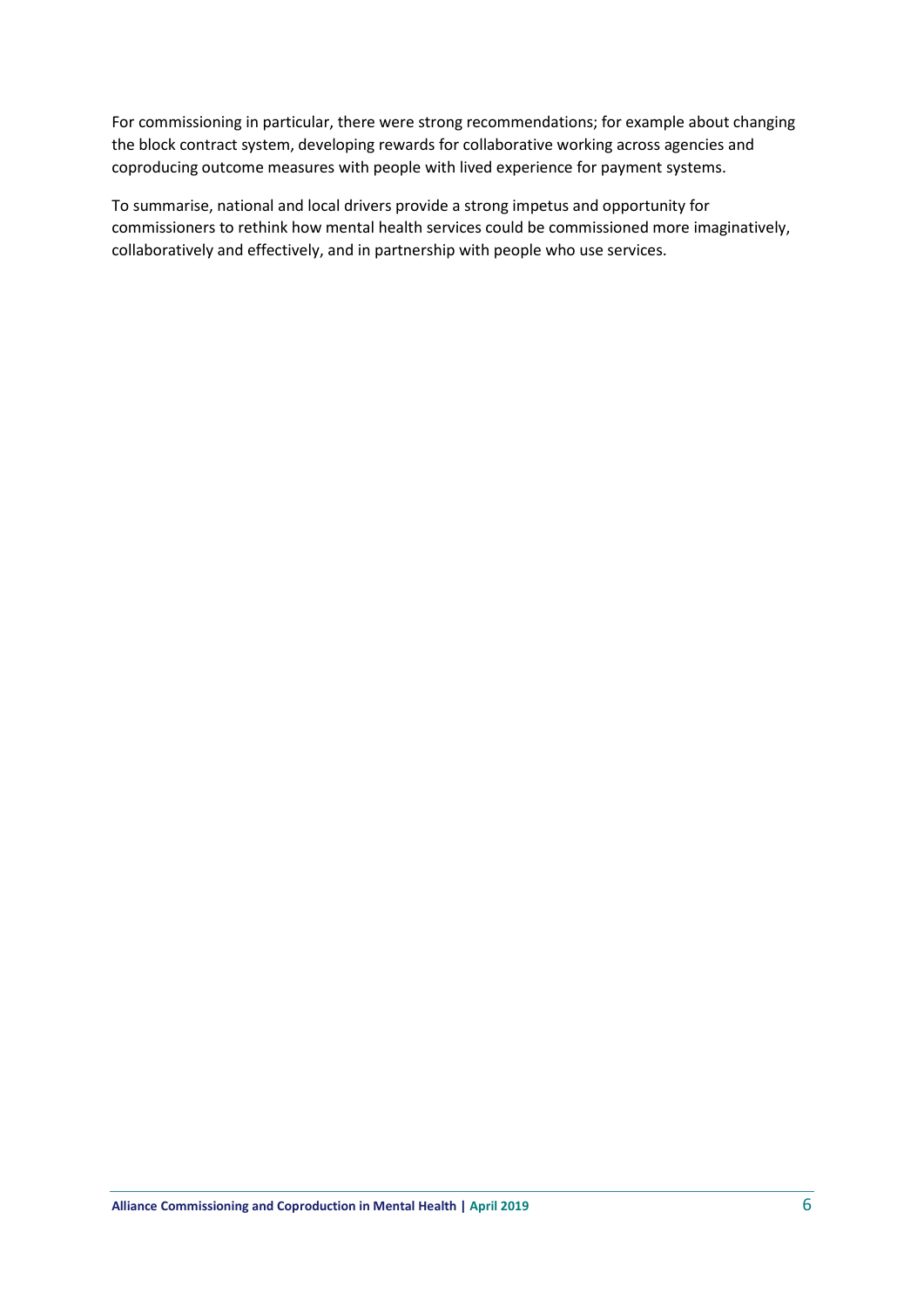

## <span id="page-6-0"></span>3. What is alliance commissioning and contracting?

Alliance contracting and commissioning arrangements have been defined as:

**"A …collaborative and collegiate approach that seeks to create cooperation between providers and commissioners... [The parties] enter into an agreement to work cooperatively and to share risk and reward, measured against… pre-agreed outcome indicators."[1](#page-6-1)**

The traditional mental health commissioning model involves working with one dominant provider and separately commissioning and contracting with them and a range of non-statutory providers. Commissioning arrangements are separate. Performance management is linked to individual contracts and individual organisations, expectations and outcomes (if identified at all) need not be aligned. By contrast, an alliance contract is a contract between commissioners and an 'alliance' of providers who deliver the project or service, and that can take a number of forms. Alliance commissioning arrangements have three key interrelated elements in their armoury (Figure 1) that, if successful, can address the issues associated with the traditional model.



*Figure 1 Alliance contracting and commissioning: 3 key elements*

• **New relationships:** Alliance commissioning arrangements require collaboration, cooperation and consensus between alliance providers, and between providers and commissioners, to develop, implement and monitor the service. This supports a sense of a

<span id="page-6-1"></span> <sup>1</sup> McGough R & Dunbar-Rees R (2013) Team effort: Commissioning through alliance contracts., Health Service Journal 22 Nov 2013.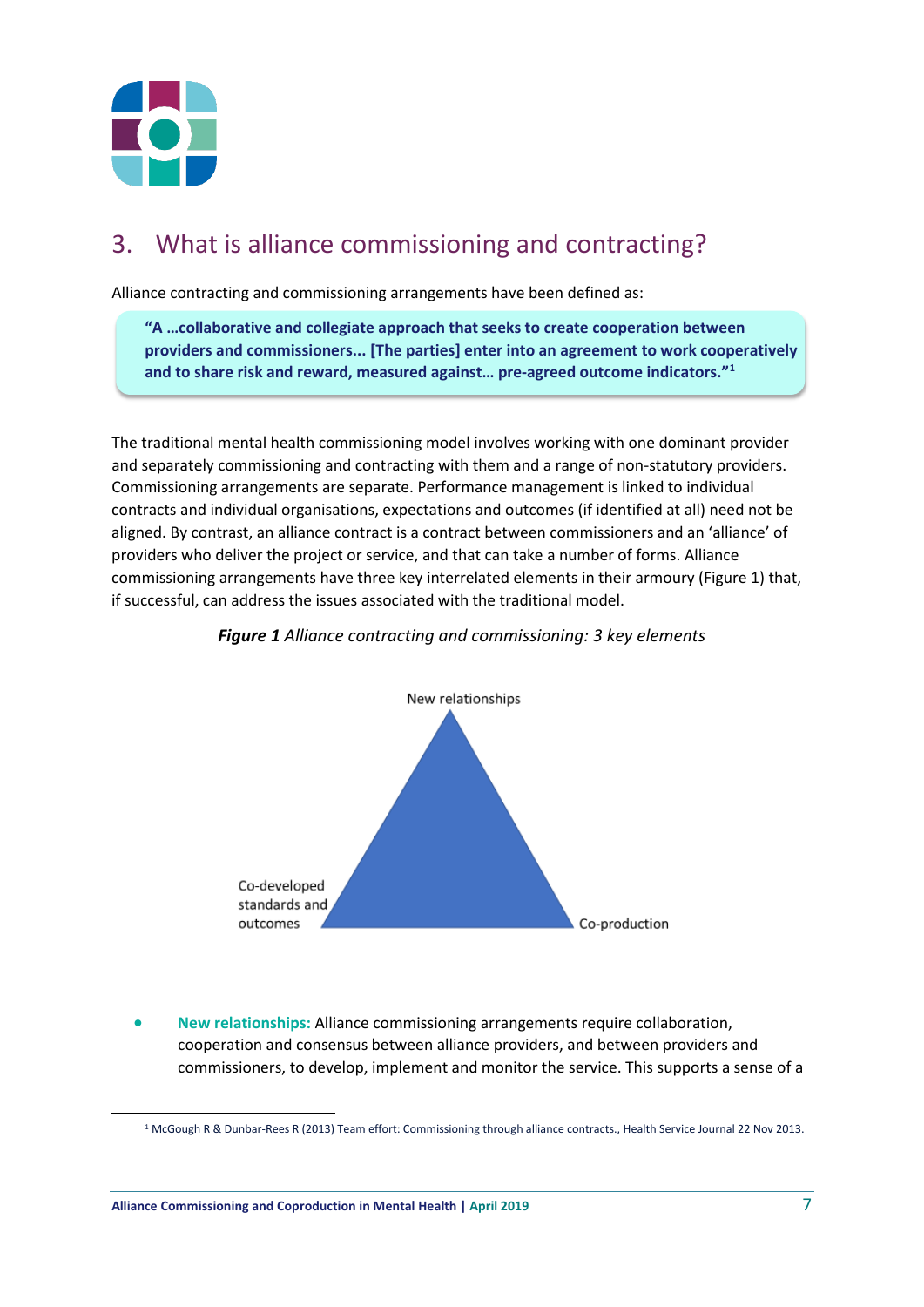whole system that all providers are signed up to, and clarifies what is being commissioned. Services are more likely to be joined up, and pathways smoothed. Overlaps can be spotted, and resources shared to plug gaps. Crucial, too, is the principle that the relationship between alliance partners needs to be consensual and, alongside this, that decision-making must be focused on the good of the whole, rather than the good of individual partner organisations.[2](#page-7-0)

• **Co-developed standards and outcomes:** The alliance agreement is about developing a whole system of care around performance-measurable, shared standards and outcomes. There is an opportunity for improved outcomes as providers share responsibility and are both accountable for, and financially rewarded for, performance against the agreed outcomes.

**"We now have an alliance, driven by experts by experience, they are working together and focusing their energy and resource to outcomes." Commissioner**

• **Coproduction:** People with lived experience of the mental health services are at the heart of alliance arrangements. They are essential to the design, development, delivery and monitoring of services, ensuring the alliance delivers a service tailored to people's needs and preferences, resulting in a likely increase in satisfaction with services.

**"I've seen people within the alliance talking with each other and communicating over difficulties for patients. A person was about to be discharged into oblivion but the services coalesced around him, all started working together." Person with lived experience**

It has been argued that alliance contracts in mental health have the potential to deliver better, flexible pathways leading to improved clinical and social inclusion outcomes<sup>[3](#page-7-1)</sup>

<span id="page-7-0"></span> <sup>2</sup> Kings Fund (2014) Alliance Contracting presentation LH Alliances Ltd (available online [https://www.kingsfund.org.uk/sites/default/files/media/linda-hutchinson-alliance-contracting-27.03.14\\_0.pdf\)](https://www.kingsfund.org.uk/sites/default/files/media/linda-hutchinson-alliance-contracting-27.03.14_0.pdf) 

<span id="page-7-1"></span><sup>3</sup> [Clark](http://www.emeraldinsight.com/author/Clark%2C+Michael) M[, Ryan](http://www.emeraldinsight.com/author/Ryan%2C+Tony) A, [Dixon](http://www.emeraldinsight.com/author/Dixon%2C+Nick) N, (2015) "Commissioning for better outcomes in mental health care: testing Alliance Contracting as an enabling framework", Mental Health and Social Inclusion, Vol. 19 Issue: 4, p191-201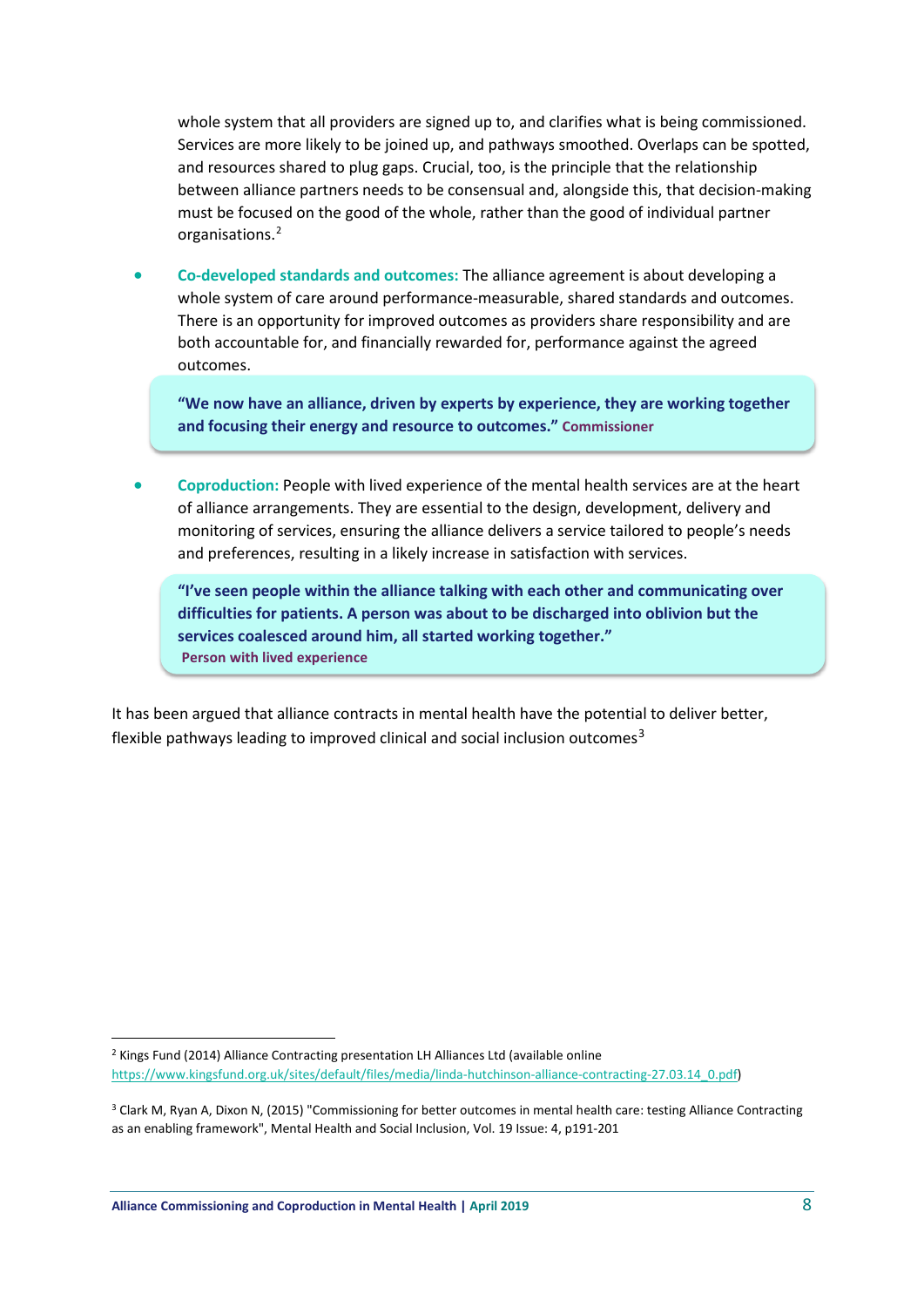

## <span id="page-8-0"></span>4. What is coproduction?

The Five Year Forward View for Mental Health (FYFV) called for coproduction to be adopted at every stage of the commissioning cycle. It explicitly stated that every person with a mental health problem should be able to be confident that services have been designed in partnership with people with lived experience, and recommended that standards for access and care should be coproduced.<sup>4</sup>

'Coproduction' has been defined in many different ways. A useful article has been written by the Social Care Institute for Excellence (SCIE) that summarises a range of definitions and features.<sup>[5](#page-8-2)</sup>

For the purposes of this paper, we use a simple definition of coproduction to mean the following:

- professionals and citizens share power, knowledge, skills and experience...
- …to plan, deliver and monitor services together,
- recognising that all partners have a vital contribution to make

Within this simple definition there are critical, interrelated components which have important implications.

Firstly, coproduction is not a synonym for 'consultation'. It is much more of a cultural shift, requiring the sharing of power, knowledge, skills and experience. Professionals may find this challenging. Similarly, people with lived experience may find it difficult to recognise not only that they have valuable skills and knowledge, but that their very experience is essential to service change and improvement. Key to this issue, too, is the involvement of partners outside the usual framework – for example, primary care colleagues, housing partners, citizens involved in local community groups or faith organisations. Coproduction demands the recognition, valuing and harnessing of the skills and knowledge held in the wider community.

Secondly, coproduction is a thread that runs through service change from beginning to end, requiring commitment, energy, resilience and creation of opportunities (for example, generating employment of people with lived experience). It's a process that requires resources, to ensure that contributions can be made by all and it also involves *sharing* of resources – another cultural shift for providers who have often competed for resources with each other in the past.

Thirdly, there is an important point to be made about the recognition of all partners' contributions, and, by implication, responsibilities. Coproduction is not about handing over service change to people who use services; rather it is an acknowledgement of all the valuable contributions and responsibilities the various stakeholders bring to the party. At the same time, it is also not about giving undue power and attention to the loudest voice (such as a large mental health trust). Ensuring

 $\overline{a}$ 

<span id="page-8-1"></span><sup>4</sup> DH (2016) The Five Year Forward View for Mental Health: A report from the mental health taskforce in England.

<span id="page-8-2"></span><sup>5</sup> SCIE (2013). What is coproduction and how to use it.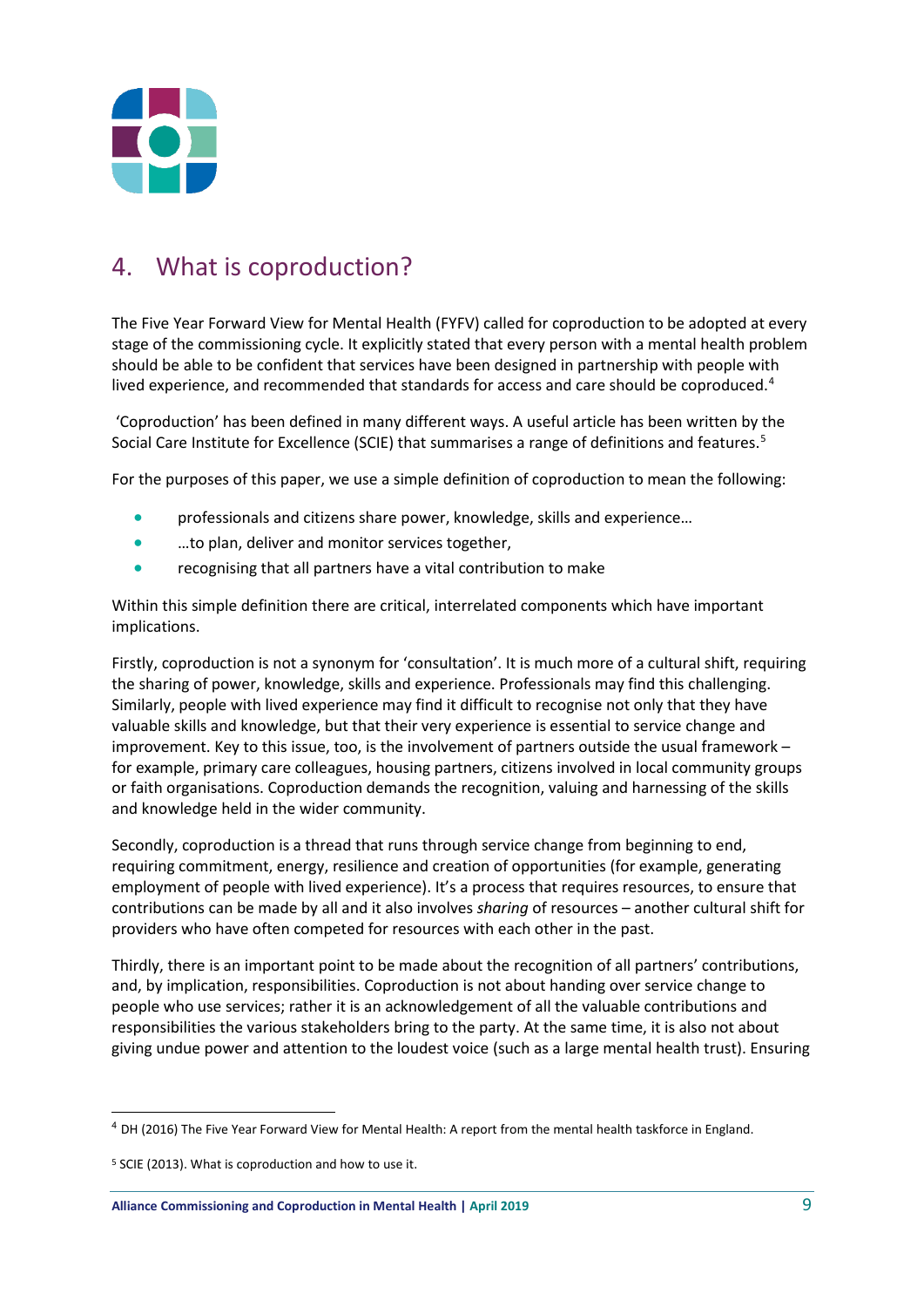that all voices are heard and valued is a key skill for those embarking on service change using coproduction.

Finally, coproduction is based on a number of principles, articulated in various ways by different commentators, but boiling down to (at least) the following:

- 1. People with lived experience are regarded as having strengths, skills and qualities
- 2. People's skills need building, supporting, developing and maintaining
- 3. Coproduction is based on mutuality of respect and responsibility
- 4. Roles and boundaries are necessarily blurred
- 5. People delivering, or commissioning services move to becoming facilitators rather than providers.

For further consideration of what coproduction is and the principles behind it, see our publications, both as sole publishers and with Skills for Care<sup>[6](#page-9-0)</sup>.

 $\overline{a}$ 

<span id="page-9-0"></span><sup>6</sup> NDTi (2016) Progressing transformative coproduction in mental health *and* Skills for Care with NDTI (2018) Not another coproduction guide.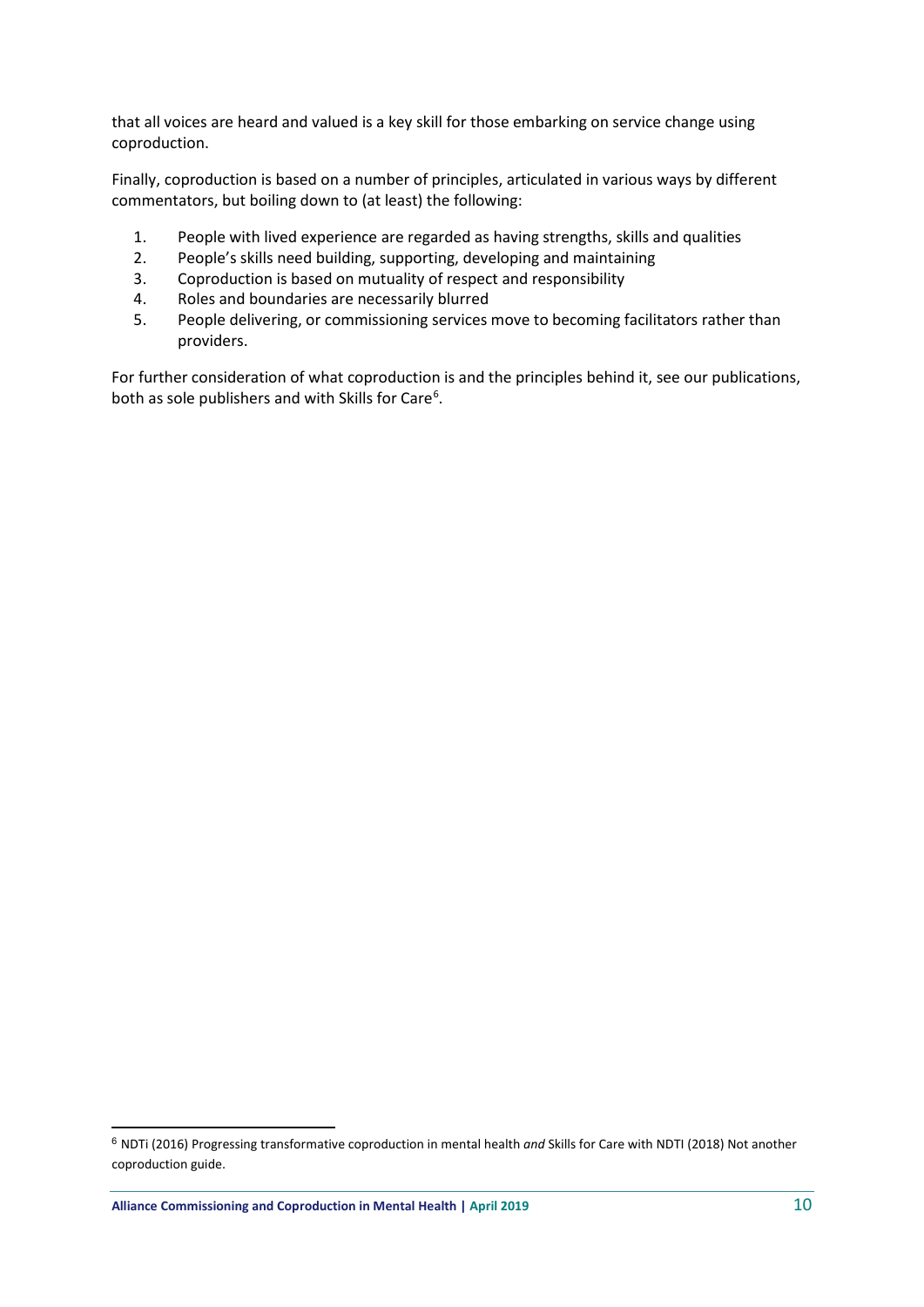

## <span id="page-10-0"></span>5. Challenges of alliance contracting and commissioning through coproduction

Alliance commissioning and contracting with coproduction at its heart presents an opportunity to reconsider the whole service model and system of provision, to focus together on outcomes, to incorporate coproduction into the commissioning process and to deliver against national policy recommendations.

However, there are a number of challenges, including:

- The legal and regulatory context for alliance contracting can be complex, and it is important to get technical advice on the options to consider early on. As the Kings Fund point out, however, the alliance contract is merely the 'scaffolding' to deliver the service, and not a substitute for nurturing relationships and building trust<sup>[7](#page-10-1)</sup>.
- Indeed, building and maintaining relationships across many different organisational and community boundaries can be challenging and tiring. Conflict is inevitable at times and getting through difficult periods takes commitment. Even agreeing the language that is being used and reducing jargon, so that all partners share a clear understanding of what is being discussed, requires thought, persistence and constant self-checking.
- In addition, people with lived experience and others can experience 'consultation fatigue'. Many have had the experience of 'consultation' in various forms, where they have been asked for views and experiences and given time and energy, but have failed to see any real change as a result.
- Furthermore, working with different organisations can bring practical complications. For example, some smaller providers are branches of large national organisations. Governance arrangements can therefore be complicated to navigate, and local relationships may be outweighed by nationally-set rules and organisational norms.

**"It's a bit like writing a book in several different languages!" Commissioner**

• Managing expectations and the process of change itself can be highly challenging, especially given the range of partners involved, and in the face of the current climate of needing to secure 'quick wins' in service commissioning and delivery. All change takes time, and working with a plethora of organisations and people, carefully ensuring inclusive and consensual decision making along the way is arguably even more time-consuming, requires resources and, some have suggested, training.

<span id="page-10-1"></span> <sup>7</sup> Kings Fund (2014) Commissioning and Contracting for Integrated Care.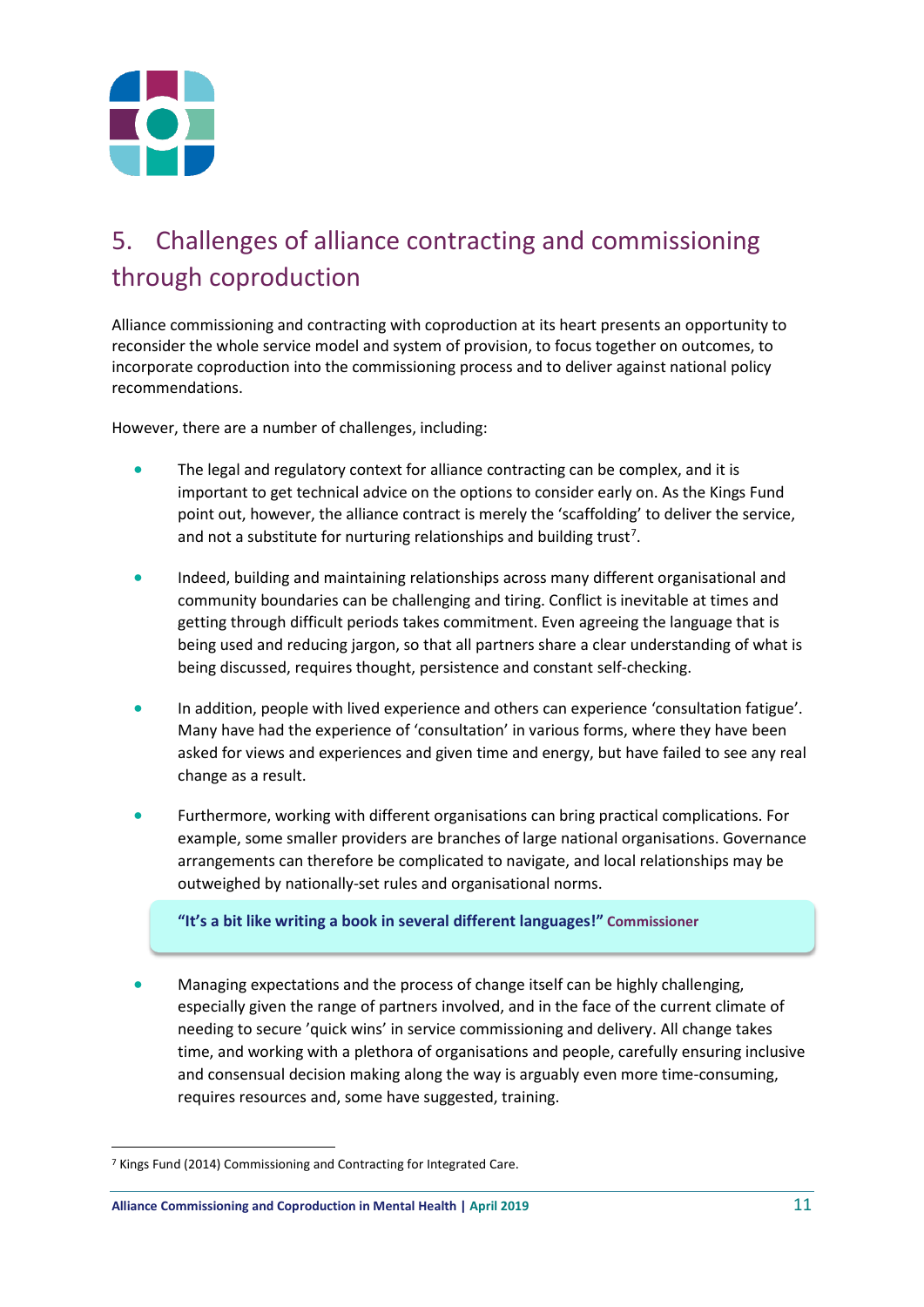**"All the stakeholders were at risk of seeing the Alliance as the solution to their particular dissatisfaction with the existing mental health pathway." Project manager**

- There are costs involved in developing an alliance, and ensuring coproduction is at its heart. However, there are expected economic benefits, as suggested for example by new economics foundation (nef), as well as personal and service benefits. Further, a wholesystem approach to mental health care with an emphasis on prevention is likely to result in less use of crisis services and possibly less inpatient bed use, although again this is difficult to prove. While there is little or no empirical evidence of long-term cost benefits, there is anecdotal evidence of better use of resources from commissioners and providers working through alliance contracting.
- Our own work on coproducing transformation in mental health care<sup>[8](#page-11-0)</sup>, itself coproduced with experts by experience, suggests that there are three key challenges to overcome on the coproduction element:
	- Setting the scene understanding the context and environment in which coproduction is going to take place, including power and hierarchies
	- Coming together creating the right conditions for coproduction to work, including time and planning and developing shared values and language
	- Working together achieving genuine collaboration.

**.** 

<span id="page-11-0"></span><sup>8</sup> NDTi (2016) Practical Guide: Progressing transformative coproduction in mental health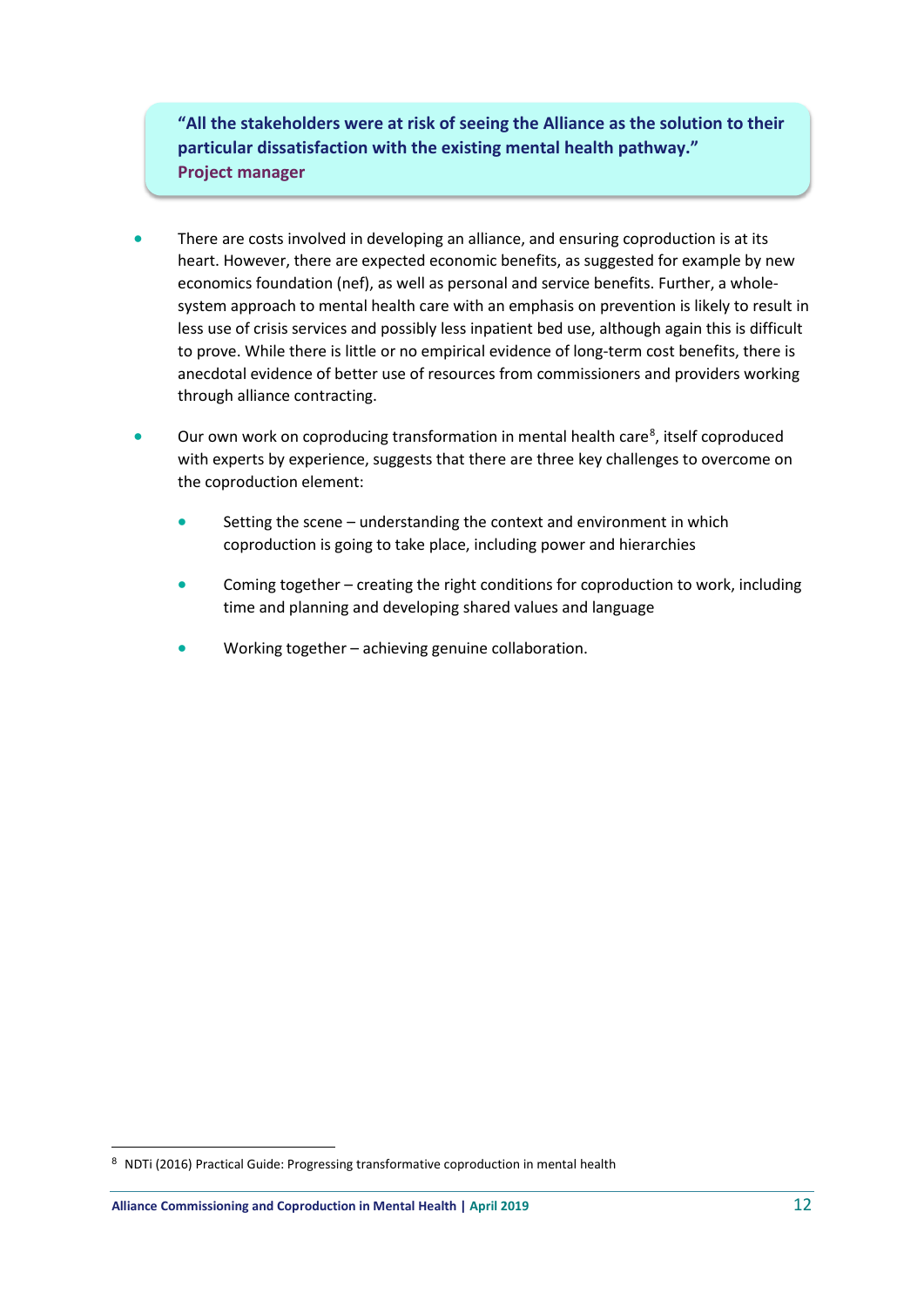

## <span id="page-12-0"></span>6. Are there examples of successful alliance contracting involving coproduction?

Although alliance contracting is widely used in some industries and countries as a mechanism for encouraging collaboration, the first alliance contract was established in a UK care setting only in 2013. Experience and learning is therefore still at an early stage, although a small number of local examples have been described and evaluated. Two developments in mental health are summarised below. Both were part of NESTA's People Powered Heath Programme, which aimed to test out new models of care and support that make the most of the assets offered by individuals and communities.[9](#page-12-2)

### <span id="page-12-1"></span>**Example 1 - Lambeth Living Well Collaborative**

#### **What is the background?**

Mental health services in Lambeth were struggling to cope with rising demand. Waiting lists were increasing and large numbers of people were in hospital settings. It was difficult for people to access the support they needed before they reached crisis point. In 2010, an initial meeting brought together a group of key people, including people who use services, commissioners, and service providers, to develop a shared solution to an increasingly unsustainable situation.

#### **What outcomes did they want to achieve?**

Lambeth is working towards what they call the 'big three' outcomes:

- To recover and stay well
- To make their own choices and achieve personal goals
- To participate on an equal footing in daily life

#### **What did they do?**

The original grouping formed the core of the Lambeth Living Well Collaborative, which continued to meet fortnightly over breakfast in a community café run by current and former users of mental health services. These breakfasts became the focus for building a shared culture and way of working, and for finding solutions to issues as they arose.

A number of linked service developments were set up. These included the Lambeth Living Well Network, which offers early support to help people live well, building on their assets and strengthening their community connections. Cont…

<span id="page-12-2"></span><sup>9</sup> [http://www.nesta.org.uk/sites/default/files/health\\_for\\_people\\_by\\_people\\_and\\_with\\_people.pdf](http://www.nesta.org.uk/sites/default/files/health_for_people_by_people_and_with_people.pdf)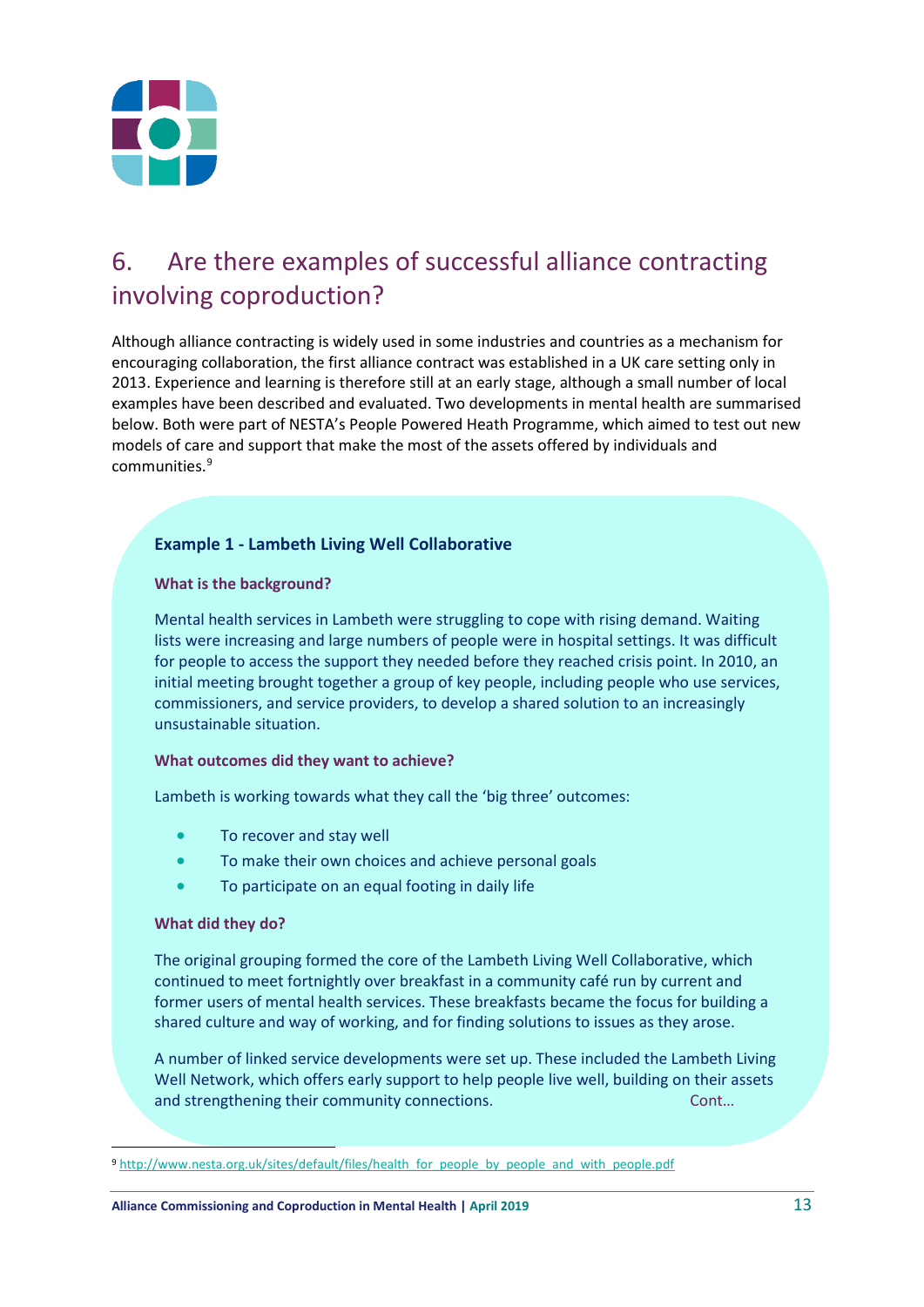The Network acts as a new front door to mental health services, bringing together primary care, the third sector, triage from secondary care, a user led information resource centre and peer support. There are no eligibility criteria, so people can selfrefer.

<span id="page-13-0"></span>Alongside the Living Well Network, five organisations entered into an alliance to transform mental health rehabilitation services in Lambeth. The goal was to enable people with serious mental health conditions to live independently in the community. A new alliance contract was negotiated that brought together two third sector organisations, the local mental health trust, the CCG and the local authority.

#### **How was the work coproduced?**

The 'big three' outcomes were codeveloped with people with mental health needs, who also form part of the Collaborative, as described above. 1600 local people have been actively involved in designing and delivering the new approach. Peer support is a key element of the new front door.

#### **What was the impact?**

Two evaluation reports have been published. Both show considerable benefits of the approach:

- Referrals to secondary care fell by 43% in year one and by 25% in year two.
- 400 people per month were supported by the network in year one, many of whom would not previously have met eligibility criteria. By year two the network were offering support to over 5000 people.
- Waiting times in secondary care fell from one month to one week and longterm care caseloads were reduced by 27% in year two.
- Early evaluation also identified savings of about 20% and a comparatively low cost per person.
- The alliance contract (used for rehabilitation services) has shown that this form of contract, in which a group of providers work to deliver a shared set of outcomes, promotes transformation and better use of resources.

#### **What next?**

Experience to date in Lambeth has demonstrated the value of adopting an approach that is rooted in coproduction, and aligns services around shared outcomes. Since the initial approach was tested, the Collaborative has gone on to:

- Expand the approach to include all mental health services in the borough
- Introduce alliance contracts across all mental health services, covering a total budget of over £66 million between the council and NHS.

#### **More information**

Lambeth update and future plans: [http://lambethcollaborative.org.uk/](http://lambethcollaborative.org.uk/%20f)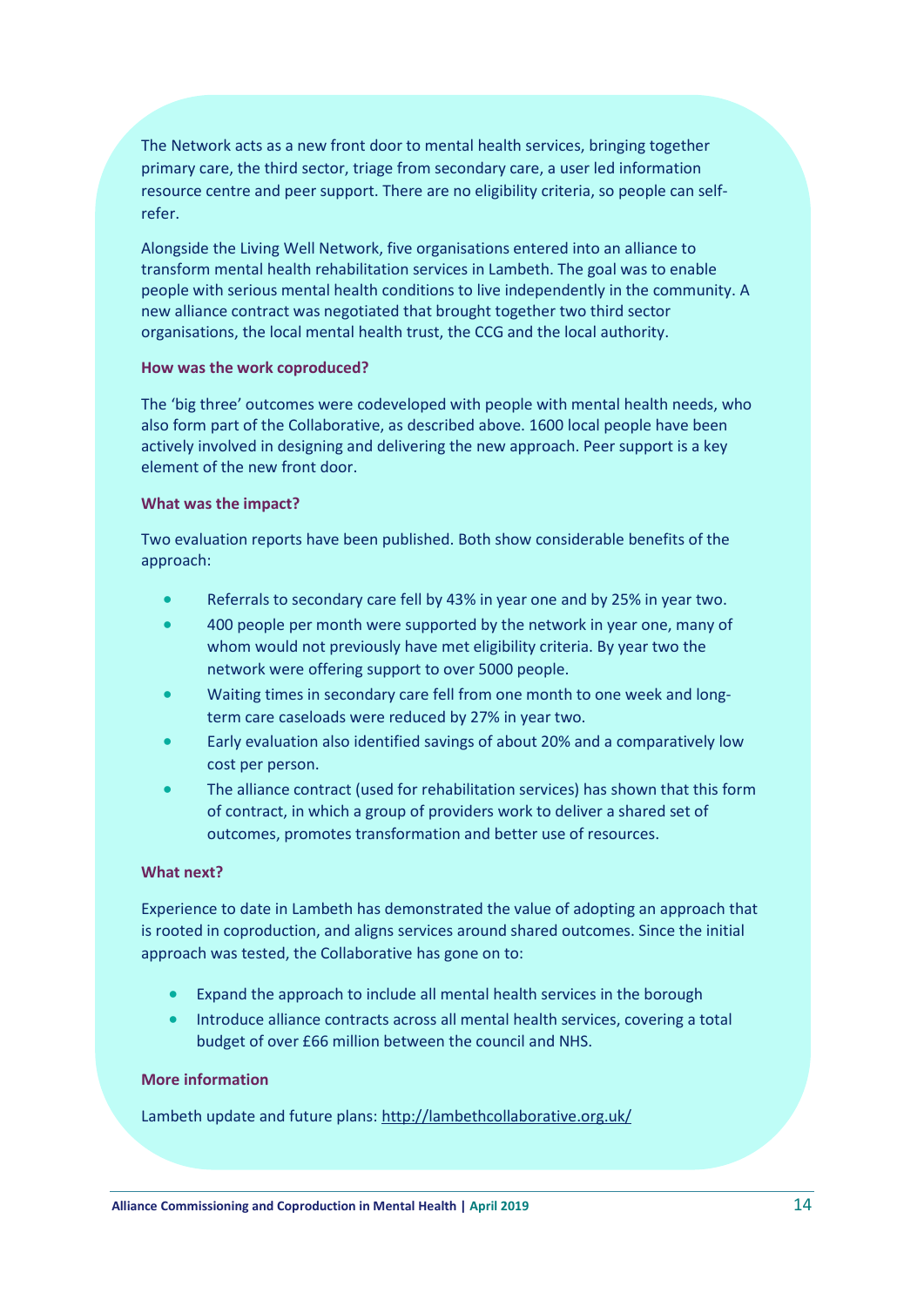### **Example 2 - The Stockport Mental Health Alliance**

#### **What is the background?**

Stockport's alliance was also developed as part of their contribution towards NESTA's People Powered Health Programme. The focus of the development was to drive a more integrated and personalised approach to the recovery journey of individuals.

#### **Who was involved?**

The alliance in Stockport brought together third sector providers, secondees from the Mental Health Trust and a User Led Organisation (ULO).

#### **What outcomes did they want to achieve?**

A coproduced Social Inclusion Outcome Framework (SIOF) was developed. Its focus was what one person with lived experience called 'getting my life back', and included the following recovery dimensions:

- Mental wellbeing
- Community participation and leisure
- Social networks
- Physical health
- Education and training
- Volunteering
- **Employment**
- Finance

Outcomes were measured according to clearly articulated coproduced standards from 'poor' through to 'stretch' and 'outstanding'. Six key mental health outcomes were identified with 'I' statements from the perspective of people with lived experience and carers.

#### **What did they do?**

A collaborative approach to commissioning and a strong consortium of providers underpinned the Prevention and Personalisation Service run by Stockport Mind and All Together Positive, a user-led social enterprise. The service worked alongside users of mental health services to co–design their pathways to recovery, guided by a Wellbeing Pathway Planner and supported by access to a wide range of services and opportunities, including community assets.

Strategically, the alliance has been working across four programme areas to develop an integrated service:

- Prevention and empowerment
- Urgent Care
- **Proactive Care**
- Planned Care Cont… Cont… Cont… Cont… Cont… Cont… Cont… Cont… Cont… Cont… Cont… Cont… Cont

 $\overline{a}$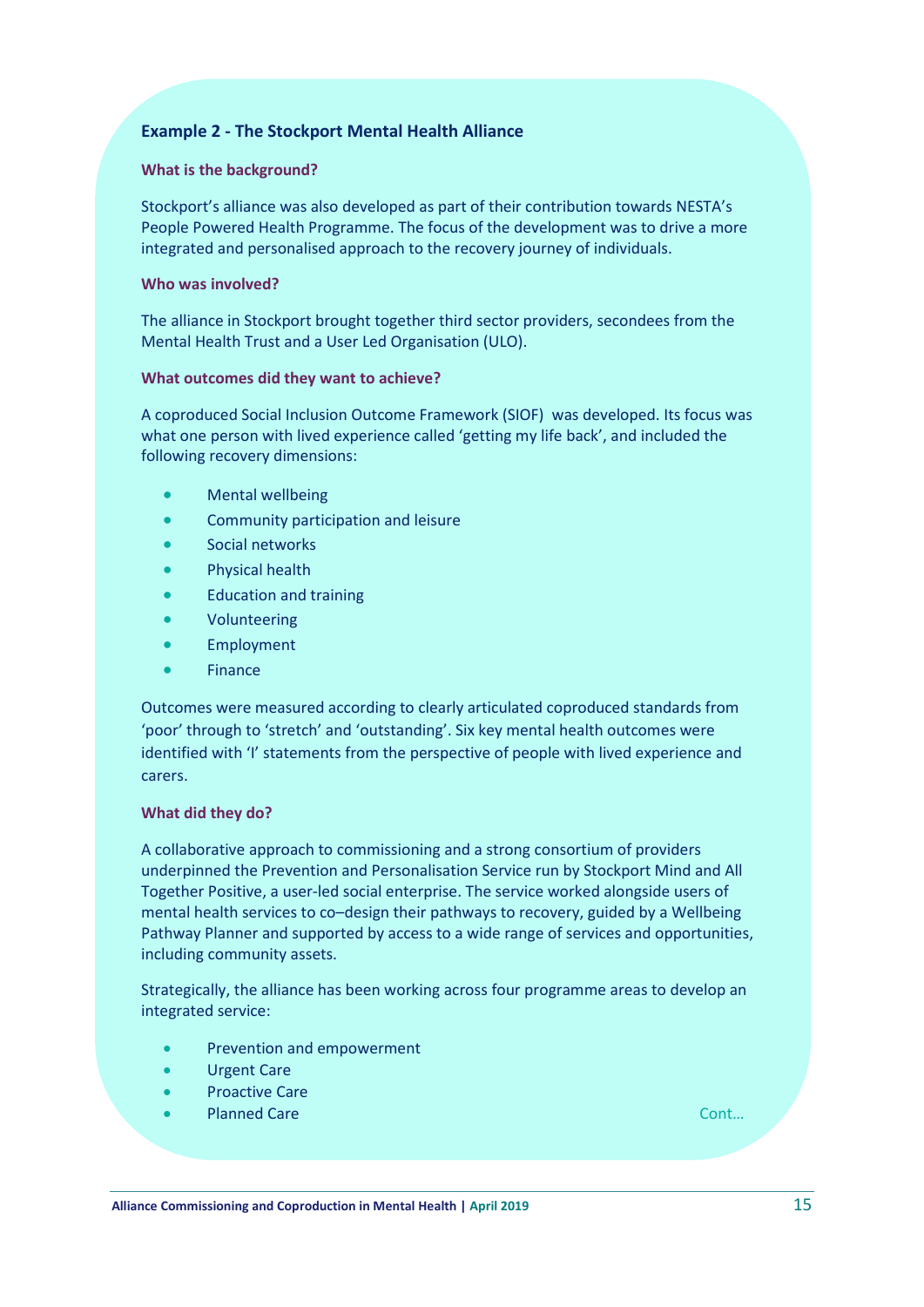#### **How was the work coproduced?**

The SIOF that underpins the work was coproduced with people: the Prevention and Personalisation service is jointly delivered by a user-led organisation, and people codesign the pathways they follow. Coproduction underpins the development at every level.

#### **What was the impact?**

The process of working together to develop the SIOF helped to forge stronger relationships across the system, together with a shared vision and agreement about key outcomes. All the partners are now able to draw on better data on the impact of services. In addition, the alliance showed a number of improvements, such as:

- The wellbeing of around 80% of people had improved
- Fewer people were in expensive services, and for shorter periods
- Reduced length of stay for older people in hospital who were ready to leave

#### **What next?**

Following the success of the mental health alliance, the approach was extended to cover a much wider group of people, including older people and people with complex conditions. The aim was to build a collaborative, asset-based approach to supporting people to live well in their communities.

A Targeted Prevention Alliance was established to focus on providing early advice, help and support to people with multiple challenges preventing them from living independently. This is a partnership of a group of non-statutory organisations working together with Stockport council.

However, things have not run completely smoothly with all aspects of alliance working in Stockport. Commissioners in Stockport noted problems with true partnership working and governance arrangements, with real issues around accountability. Their learning has been that when there are challenges, relationships can quickly go from collaborative to strained. They are now considering retendering services without mandating an alliance contract.

#### **More information**

The Targeted Prevention Alliance can be found at [https://stockporttpa.co.uk](https://stockporttpa.co.uk/)

Evaluation of Stockport's alliance contract, carried out by LSE: [http://eprints.lse.ac.uk/64327/1/Clark\\_Commissioning%20for%20better%20outcomes.pdf](http://eprints.lse.ac.uk/64327/1/Clark_Commissioning%20for%20better%20outcomes.pdf)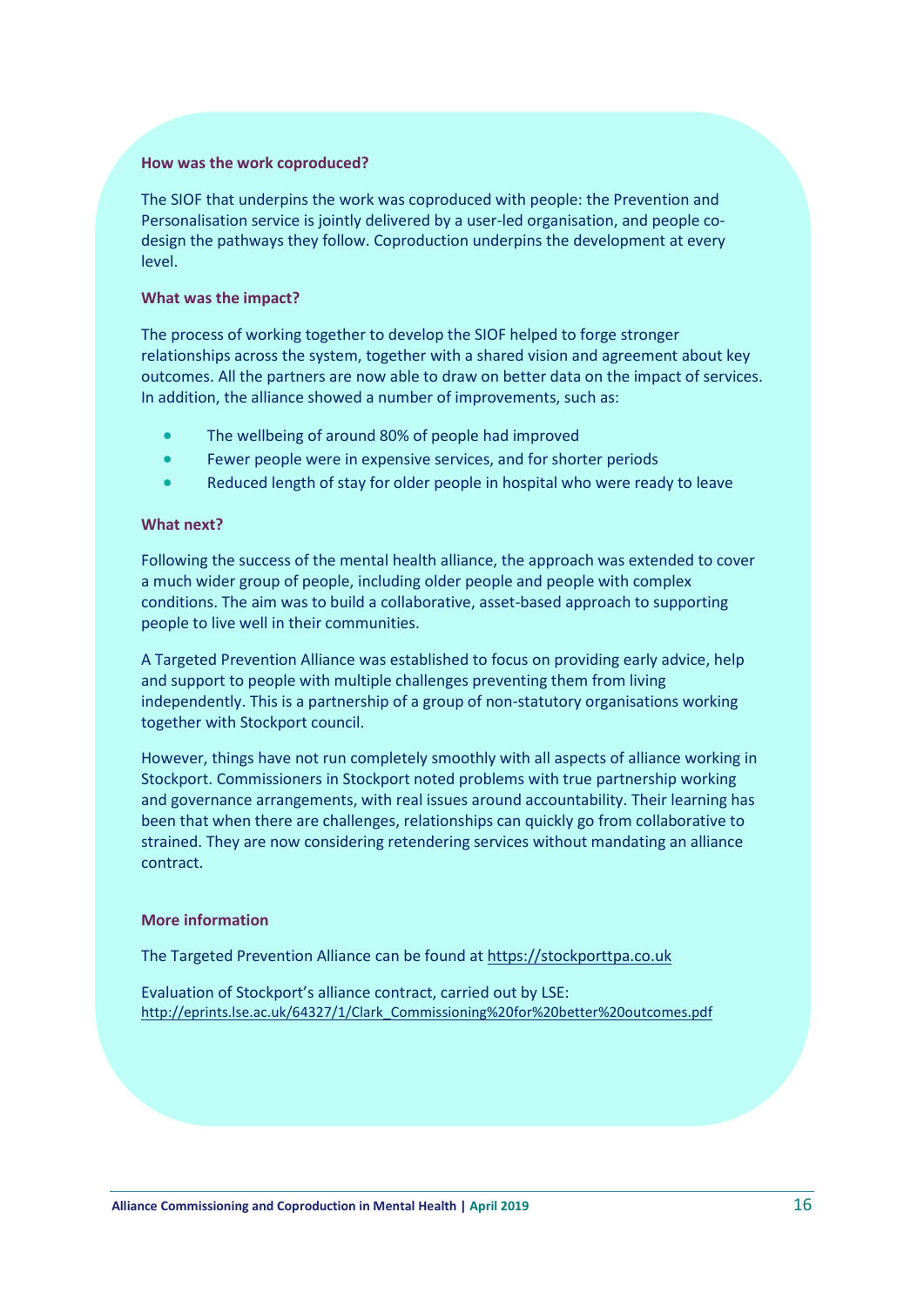

## <span id="page-16-0"></span>7. Critical lessons and key tips

Some critical lessons emerge from reviewing the evidence and the experience of those who have implemented mental health alliance contracts using coproduction. There is no doubt that the process and outcomes are rewarding, energising and highly valued, but it is a tricky road to travel and the following tips are likely to help navigate it.

Alliance contracting and commissioning: top tips from experience

| Forge relationships, including beyond traditional services                                   |  |  |
|----------------------------------------------------------------------------------------------|--|--|
| Not a quick fix                                                                              |  |  |
| Role change is required, including redistributing power relationships                        |  |  |
| Traditional commissioning processes need to change                                           |  |  |
| Prepare for some difficult decisions                                                         |  |  |
| Focus on outcomes: be clear about what do you want to achieve for whom & manage expectations |  |  |
| Think small at first to learn and demonstrate success                                        |  |  |
| Build in thinking time                                                                       |  |  |

#### **1. It's all about relationships**

The most obvious tip is that, for alliance contracting to be successful, relationships and partnerships need to be built, sustained and nurtured. This is easier said than done. Relationships between organisations, across agencies and sectors, and between people with lived experience and services, can be difficult, fractious and fraught with historical power struggles. One person said a key to relationship building is to move away from thinking about organisations and institutions, and instead realise you are talking with people.

**"It's about making relationships with individuals rather than relationships with organisations." Provider**

Some relationships don't yet exist and need to be built, such as relationships between the statutory sector and non-service-based community groups. Both the case studies above built relationships with faith groups, for example, as part of their alliance service development.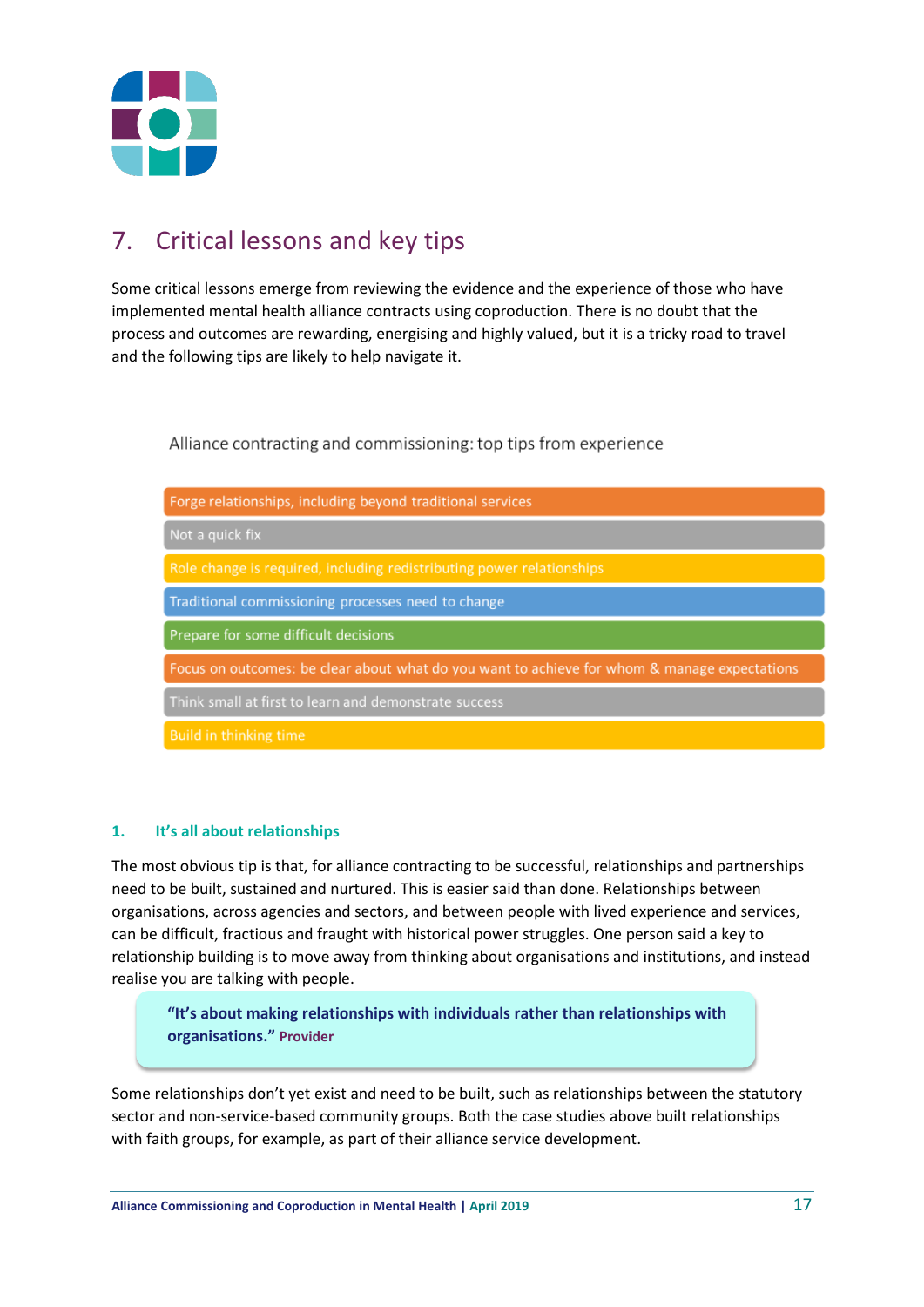Key to the tip about relationships is that these cannot be forced. We came across some instances where an alliance was almost instructed rather than partners coming together to deliver the best service. In these circumstances relationships can be difficult to sustain. This was felt to be an issue in Stockport as described earlier and they have decided not to mandate an alliance.

*"Where you mandate an alliance, you snuff out creativity."* **Commissioner**

#### **2. It's not a quick fix**

So, a second tip is that this process takes time, effort, determination, curiosity and humility. It is not a quick fix, and those involved have reported many struggles along the way. Sometimes the need to make change at speed – because of outside pressures, targets, funding timelines – can be imposed on the alliance contracting and coproduction work. The people who have experienced this counsel strongly against it.

**"Change happens at the speed of trust, to use that well known quote!" Provider leader**

#### **3. Role change is required**

With relationship change, comes changes in role, which can be difficult for some to inhabit. Alliance contracting requires commissioners, for example, to be much more involved with delivery compared with the traditional commissioning role.<sup>[10](#page-17-0)</sup> Similarly, some staff can be challenged by a change of role in which they work alongside people with lived experience, sharing power and decision making, yet recognising and valuing the assets and contributions of all those involved has been essential to effective alliances. One way of demonstrating a willingness to rethink power and roles is to step away from the obvious candidates when thinking about leadership and chairing roles. One alliance used a small third sector organisation CEO to chair the alliance leadership group, for example, rather than going with the very big statutory sector mental health provider.

**"I attend all the Steering Group meetings. I always come away smiling!" Commissioner**

#### **4. Traditional commissioning needs to change**

It is not only roles that require rethinking, but also processes. Commissioning processes need to adapt to incorporate alliance thinking, moving away from straightforward procurement towards contracts in which the person's experience and outcomes are at the centre and collaborative provision and governance can be handled. Bringing in commissioning support early has been recommended by many involved in this process.

#### **5. Prepare for some difficult decisions**

Thinking differently about commissioning services will very likely mean radical changes to existing services; some will need to be decommissioned. In all the areas we have looked at, this has happened – from larger scale service provision through to small individual services. This has rarely been popular. Those involved therefore need to be ready to make difficult and probably unpopular decisions. It takes courage and strong leadership.

<span id="page-17-0"></span><sup>&</sup>lt;sup>10</sup> Acevo (2015) Alliance Contracting: Building New Collaborations to deliver better healthcare.